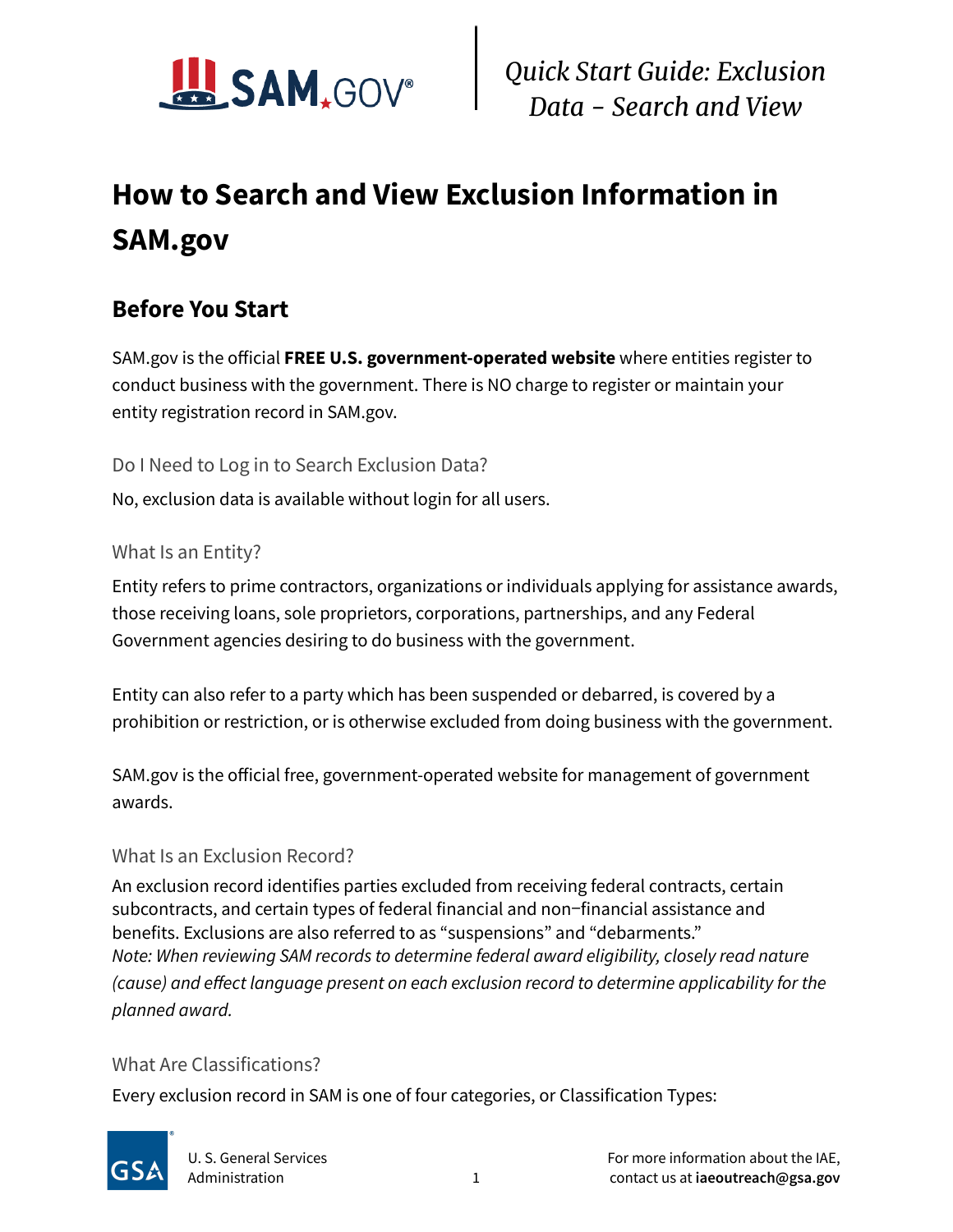

# *Quick Start Guide: Exclusion Data - Search and View*

- Individual
- Firm
- Special Entity Designation
- Vessel

If you only search for a particular classification (e.g., Firm), you are potentially excluding results classified under a different category.

### **How to Search Exclusion Records**

Search SAM.gov to Search Exclusion Information

- 1. Select "Search" from the menu.
- 2. In the filters, under "Select Domain," select "Entity Information," and then select "Exclusions."
- 3. The page will refresh with exclusions content and the filters will change to reflect the options available in this domain.
- 4. Select any category you want to filter your results.

*Note: Using the search bar at the top of the page will create a new search and remove any existing filters from your results.*

#### Advanced Search – Exclusions

After logging in to SAM.gov:

- 1. Navigate to the home page and select "Exclusions."
- 2. Select the "Advanced Search" link above the search bar.
- 3. Use filters to create an advanced search. Once applied, filters will appear in boxes beneath the category; remove filters by selecting the "x" icon on each one.
	- **Keywords**: Apply any keyword searches to your filter
	- **Classification:** Four categories of exclusions
	- **Excluded Individual:** Information you can enter to filter by individual
	- **Excluded Other:** Information you can enter to search by UEI, CAGE, etc.
	- **Federal Organizations:** Filter by federal organizations
	- **Exclusion Type:** Filter by one of four defined exclusion types
	- **Exclusion Program:** Filter by Procurement, Reciprocal, or Non-Procurement
	- **Location:** Filter by ZIP Code, state or other geographical information